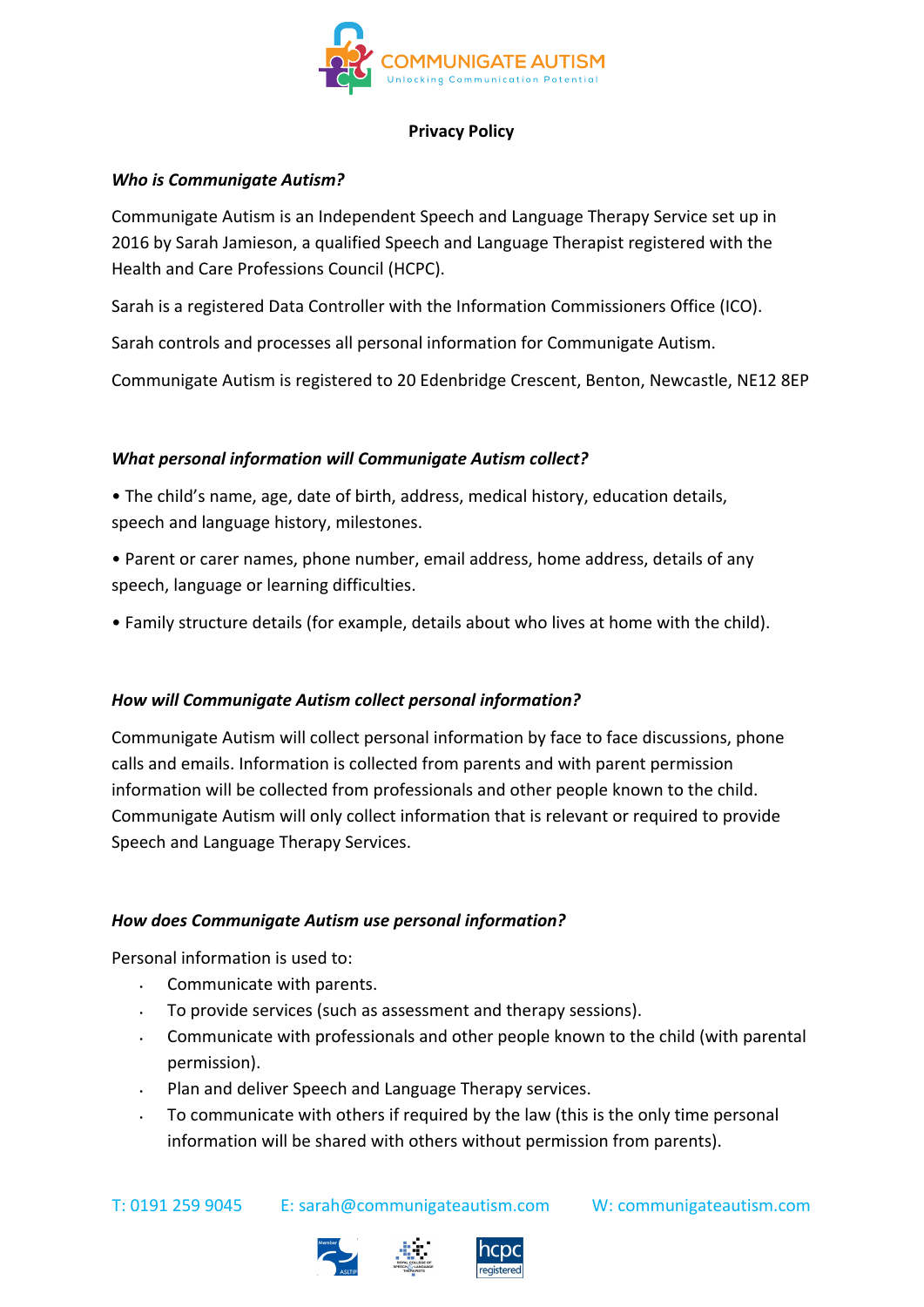

# *What is Communigate Autism's lawful basis for processing personal information?*

The lawful basis is a 'legitimate interest' under article 6 of General Data Protection Regulation (GDPR). Communigate Autism cannot deliver a service to your child without processing personal information. Information relating to a child's health is classified as 'Special Category Data' under section 9 of the GDPR. The regulations state that health professionals who are "legally bound to professional secrecy" may have a lawful basis for processing this information. Speech and Language Therapists are legally bound to keep client information confidential and it is under this condition that personal information is stored and processed.

## *How does Communigate Autism store personal information?*

Communigate Autism stores personal information in paper and electronic formats.

Paper format: Information is stored in a locked filing cabinet.

Electronic format: Information is password protected and stored on an encrypted password protected laptop and password protected hard drive. The hard drive is stored in a locked filing cabinet.

Video recordings will be temporarily stored on a password protected tablet and then saved on a password protected hard drive.

| Type of information      | How long it is kept.                                                                                                                                                                                                    |
|--------------------------|-------------------------------------------------------------------------------------------------------------------------------------------------------------------------------------------------------------------------|
| <b>Telephone Enquiry</b> | Until the enquiry has been completed. This is usually within 10<br>working days. If a referral is made, the information will be<br>transferred to the child's casenotes otherwise the information<br>will be destroyed. |
| Email                    | Emails are kept for approximately three months. After this time<br>emails will be copied and stored as part of the child's casenotes<br>or they will be destroyed.                                                      |
| Casenotes                | Until the child's 25th birthday (or 26th birthday if they are 17<br>years old at the end of treatment).                                                                                                                 |

## *How long does Communigate Autism keep personal information for?*

T: 0191 259 9045 E: sarah@communigateautism.com W: communigateautism.com